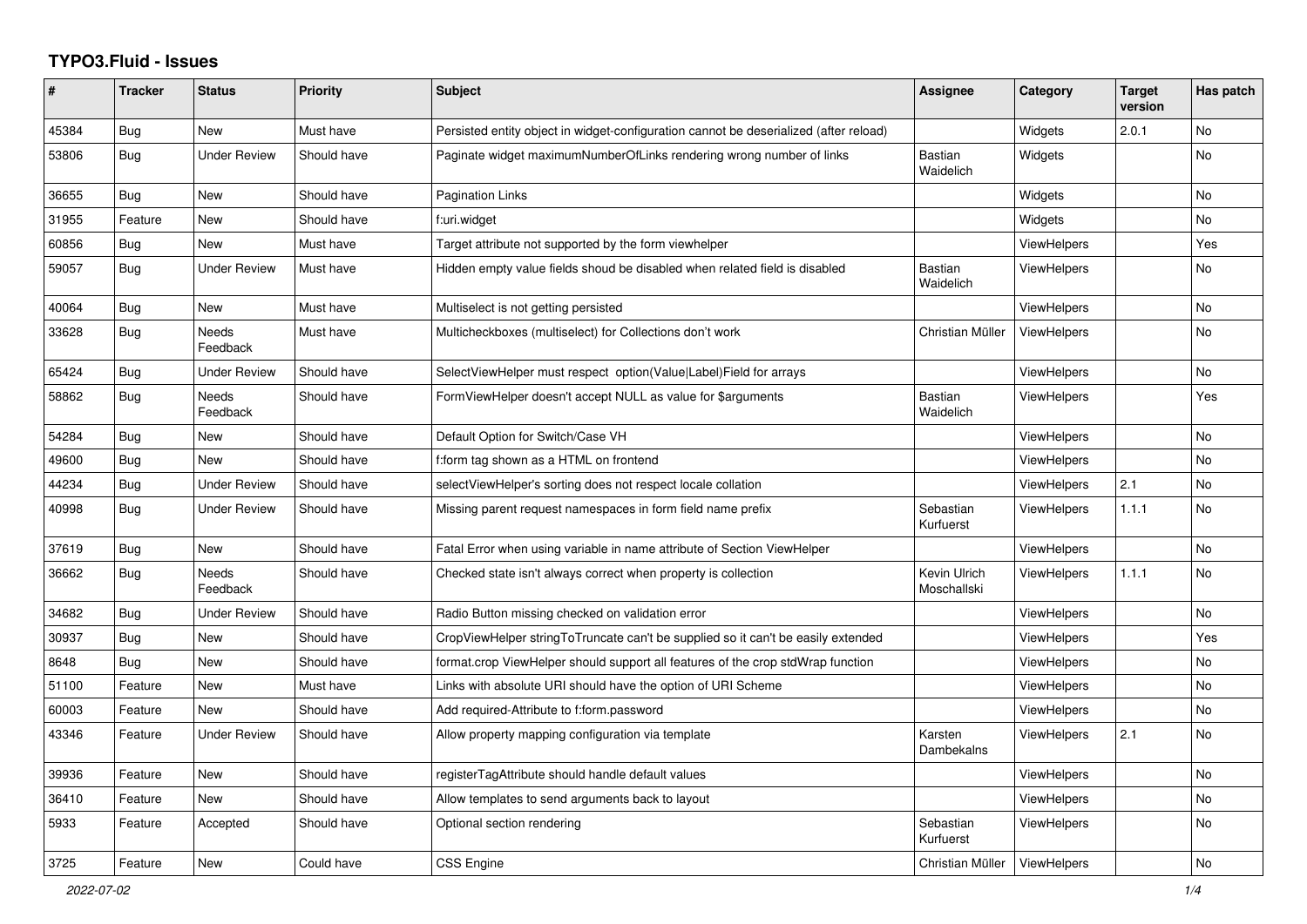| #     | <b>Tracker</b> | <b>Status</b>       | <b>Priority</b>      | <b>Subject</b>                                                                                         | Assignee               | Category           | <b>Target</b><br>version | Has patch |
|-------|----------------|---------------------|----------------------|--------------------------------------------------------------------------------------------------------|------------------------|--------------------|--------------------------|-----------|
| 54195 | Task           | New                 | Should have          | Rename and move FormViewHelper's errorClass value, currently 'f3-form-error'                           | Adrian Föder           | ViewHelpers        |                          | No        |
| 10911 | Task           | New                 | Should have          | Tx_Fluid_ViewHelpers_Form_AbstractFormViewHelper->renderHiddenIdentityField<br>should be more reliable |                        | <b>ViewHelpers</b> |                          | No        |
| 9950  | Task           | New                 | Should have          | Binding to nested arrays impossible for form-elements                                                  |                        | ViewHelpers        |                          |           |
| 8491  | Task           | Needs<br>Feedback   | Should have          | link.action and uri.action differ in absolute argument                                                 | Karsten<br>Dambekalns  | ViewHelpers        |                          | No        |
| 34309 | Task           | New                 | Could have           | Unknown ViewHelpers cause exception - should be handled more graceful                                  |                        | ViewHelpers        |                          | No        |
| 26664 | Task           | New                 | Won't have this time | Clean up Form ViewHelpers                                                                              |                        | ViewHelpers        |                          | No        |
| 26658 | Task           | New                 | Won't have this time | Make Form ViewHelpers consistent                                                                       |                        | ViewHelpers        |                          | No        |
| 38369 | Bug            | New                 | Must have            | Resource ViewHelpers should not fall back to request package                                           |                        | View               |                          | <b>No</b> |
| 46289 | Bug            | Needs<br>Feedback   | Should have          | Enable Escaping Interceptor in XML request format                                                      |                        | View               | 2.0.1                    | No        |
| 60181 | Feature        | New                 | Could have           | Caching mechanism for Fluid Views/Templates                                                            |                        | View               |                          | No        |
| 8989  | Feature        | Needs<br>Feedback   | Could have           | Search path for fluid template files                                                                   |                        | View               |                          | <b>No</b> |
| 45394 | Task           | New                 | Should have          | Forwardport Unit test for standalone view                                                              |                        | View               |                          | <b>No</b> |
| 43072 | Task           | New                 | Should have          | Remove TOKENS for adding templates fallback in Backporter                                              |                        | View               |                          | No        |
| 51239 | Bug            | <b>Under Review</b> | Must have            | AbstractViewHelper use incorrect method signature for "\$this->systemLogger->log()"                    | Adrian Föder           | Core               |                          | Yes       |
| 33551 | Bug            | New                 | Must have            | View helper values break out of a partial scope                                                        | Sebastian<br>Kurfuerst | Core               |                          | No        |
| 27607 | Bug            | New                 | Must have            | Make Fluid comparisons work when first element is STRING, second is NULL.                              |                        | Core               |                          | No        |
| 39990 | Bug            | New                 | Should have          | Same form twice in one template: hidden fields for empty values are only rendered<br>once              |                        | Core               |                          | No        |
| 12863 | Bug            | New                 | Should have          | Attributes of a viewhelper can't contain a '-'                                                         | Sebastian<br>Kurfuerst | Core               |                          | <b>No</b> |
| 3481  | Bug            | <b>New</b>          | Should have          | Use ViewHelperVariableContainer in PostParseFacet                                                      |                        | Core               |                          | No        |
| 46257 | Feature        | <b>Under Review</b> | Should have          | Add escape sequence support for Fluid                                                                  |                        | Core               |                          | No        |
| 33394 | Feature        | Needs<br>Feedback   | Should have          | Logical expression parser for BooleanNode                                                              | <b>Tobias Liebig</b>   | Core               |                          | No        |
| 4704  | Feature        | New                 | Should have          | Improve parsing exception messages                                                                     |                        | Core               |                          |           |
| 62346 | Feature        | New                 | Could have           | f:comment should have high precende                                                                    |                        | Core               | 3.x                      | No        |
| 30555 | Feature        | New                 | Could have           | Make TagBuilder more extensible                                                                        |                        | Core               |                          | No        |
| 10472 | Feature        | New                 | Could have           | Fluid Standalone distribution                                                                          |                        | Core               |                          | No        |
| 7608  | Feature        | New                 | Could have           | Configurable shorthand/object accessor delimiters                                                      |                        | Core               |                          | Yes       |
| 1907  | Feature        | New                 | Could have           | Default values for view helpers based on context                                                       |                        | Core               |                          |           |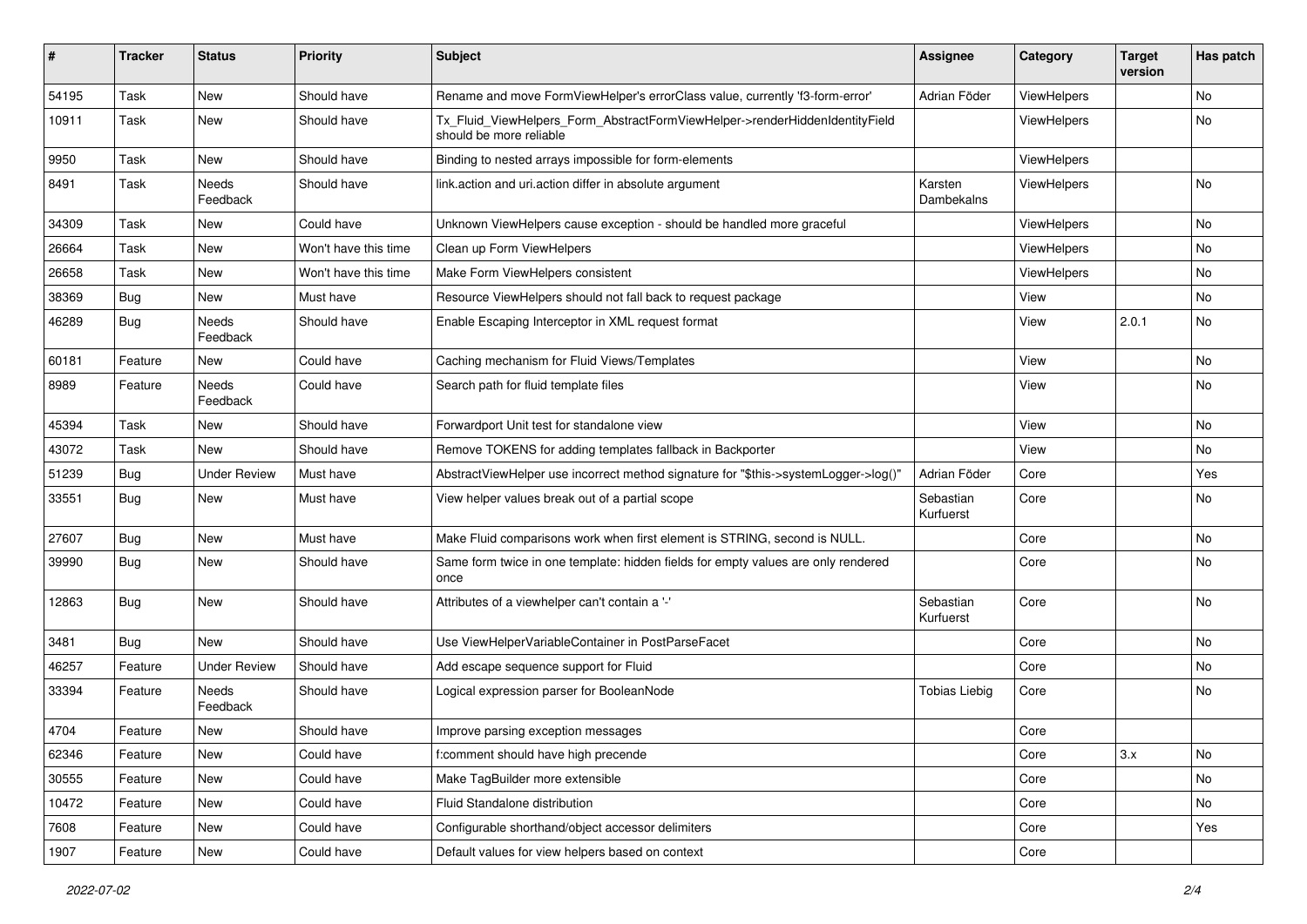| ∦     | <b>Tracker</b> | <b>Status</b>       | <b>Priority</b> | <b>Subject</b>                                                                                              | Assignee               | Category | <b>Target</b><br>version | Has patch     |
|-------|----------------|---------------------|-----------------|-------------------------------------------------------------------------------------------------------------|------------------------|----------|--------------------------|---------------|
| 32035 | Task           | New                 | Should have     | Improve fluid error messages                                                                                |                        | Core     |                          | Yes           |
| 57885 | Bug            | New                 | Must have       | Inputs are cleared from a second form if the first form produced a vallidation error                        |                        |          |                          | No            |
| 49038 | <b>Bug</b>     | New                 | Must have       | form select does not select the first item if prependOptionValue is used                                    |                        |          |                          | No            |
| 58983 | Bug            | New                 | Should have     | format.date does not respect linebreaks and throws exception                                                |                        |          |                          | No            |
| 58921 | Bug            | New                 | Should have     | f:form.* VHs crash if NOT inside f:form but followed by f:form                                              |                        |          |                          | No            |
| 55008 | Bug            | <b>Under Review</b> | Should have     | Interceptors should be used in Partials                                                                     | Christian Müller       |          |                          | No            |
| 52591 | Bug            | New                 | Should have     | The Pagination Widget broken for joined objects                                                             |                        |          |                          | No            |
| 52536 | Bug            | <b>Under Review</b> | Should have     | Errorclass not set if no property-attribute set                                                             |                        |          |                          |               |
| 52419 | Bug            | <b>New</b>          | Should have     | Wrong PHPDocs notation for default value inline f:translate viewhelper                                      |                        |          | 2.0                      | No            |
| 50888 | Bug            | <b>Under Review</b> | Should have     | WSOD by changing name of section and if Fluid caches are generated                                          |                        |          |                          | No            |
| 47006 | Bug            | <b>Under Review</b> | Should have     | widget identifier are not unique                                                                            |                        |          |                          | No            |
| 28554 | Bug            | New                 | Should have     | (v4) implement feature flag to disable caching                                                              |                        |          |                          | No            |
| 28553 | Bug            | New                 | Should have     | improve XHProf test setup                                                                                   |                        |          |                          | No            |
| 28552 | Bug            | New                 | Should have     | (v5) write ViewHelper test for compiled run; adjust functional test to do two passes<br>(uncached & cached) |                        |          |                          | No            |
| 28551 | <b>Bug</b>     | Accepted            | Should have     | (v4) backport VHTest                                                                                        | Sebastian<br>Kurfuerst |          |                          | No            |
| 28550 | Bug            | New                 | Should have     | (v4) make widgets cacheable, i.e. not implement childnodeaccess interface                                   |                        |          |                          | No            |
| 28549 | Bug            | New                 | Should have     | make widgets cacheable, i.e. not implement childnodeaccess interface                                        |                        |          |                          | No            |
| 13045 | Bug            | New                 | Should have     | Entity decode of strings are different between if-conditions and output of variable                         |                        |          |                          |               |
| 60271 | Feature        | New                 | Should have     | Paginate viewhelper, should also support arrays                                                             |                        |          |                          | No            |
| 52640 | Feature        | <b>Under Review</b> | Should have     | Create an UnlessViewHelper as opposite to the IfViewHelper                                                  | Marc Neuhaus           |          |                          | No            |
| 51277 | Feature        | New                 | Should have     | ViewHelper context should be aware of actual file occurrence                                                |                        |          |                          | No            |
| 49756 | Feature        | <b>Under Review</b> | Should have     | Select values by array key in checkbox viewhelper                                                           |                        |          |                          | No            |
| 46545 | Feature        | New                 | Should have     | Better support for arrays in options of SelectViewHelper                                                    |                        |          |                          | No            |
| 45345 | Feature        | Needs<br>Feedback   | Should have     | Easy to use comments for fluid that won't show in output                                                    |                        |          |                          |               |
| 45153 | Feature        | New                 | Should have     | f:be.menus.actionMenuItem - Detection of the current select option is insufficient                          |                        |          |                          | No            |
| 42397 | Feature        | New                 | Should have     | Missing viewhelper for general links                                                                        |                        |          |                          | No            |
| 40081 | Feature        | New                 | Should have     | Allow assigned variables as keys in arrays                                                                  |                        |          |                          | No            |
| 38130 | Feature        | New                 | Should have     | Checkboxes and multiple select fields should have an assignable default value                               |                        |          |                          | No            |
| 37095 | Feature        | New                 | Should have     | It should be possible to set a different template on a Fluid TemplateView inside an<br>action               | Christopher<br>Hlubek  |          |                          | No            |
| 33215 | Feature        | New                 | Should have     | RFC: Dynamic values in ObjectAccess paths                                                                   |                        |          |                          | $\mathsf{No}$ |